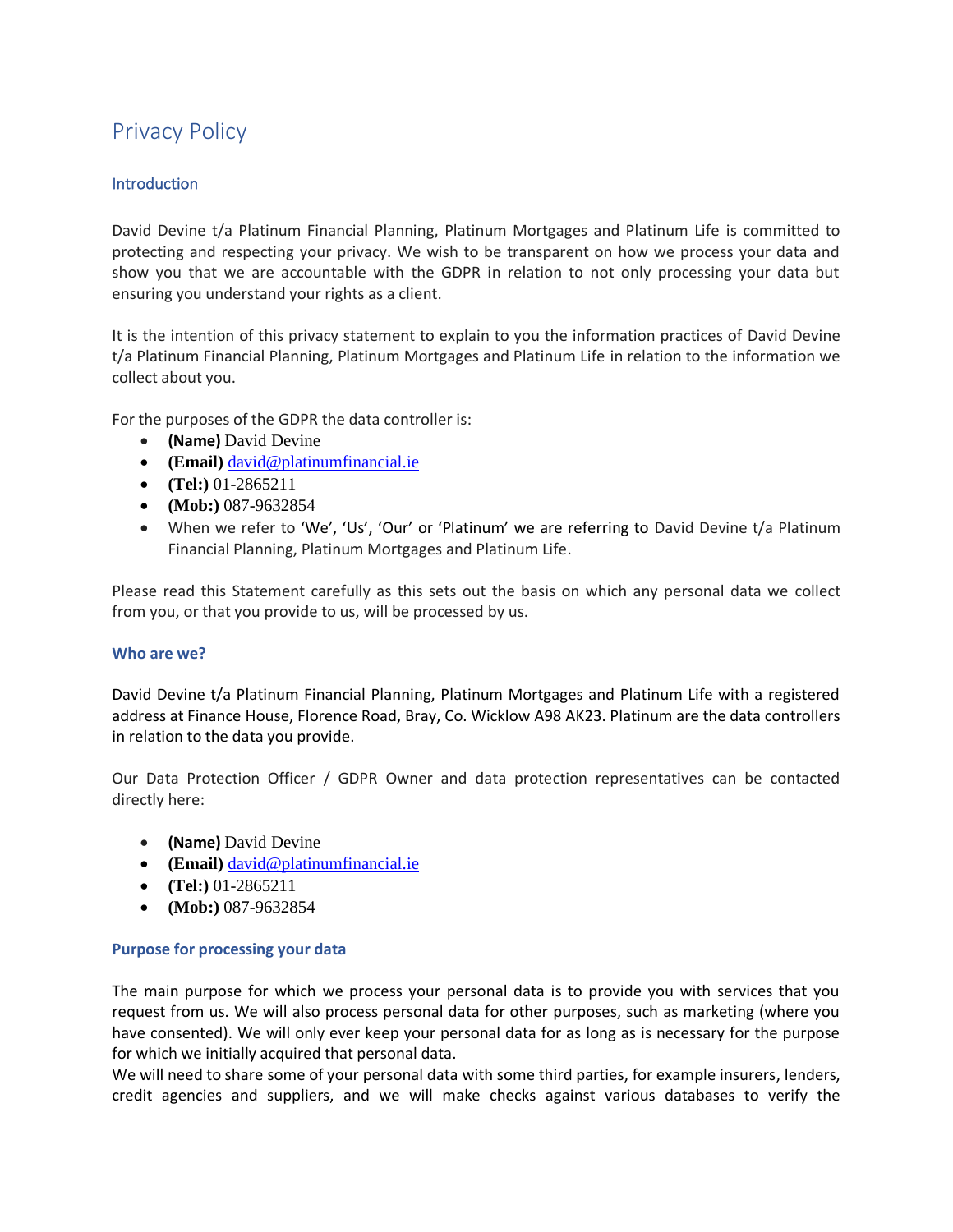information you provide and to help us assess your quote. These decisions can be reviewed upon request.

You have various rights in relation to your personal data which can be exercised by contacting us using the details set out in thi[s Privacy Policy.](https://platinummortgages.ie/privacy-policy)

# **Why we are processing your data? Our legal basis.**

In order to provide you with our services (Our principal business is to provide financial planning advice and arrange transactions on behalf of clients in relation to life insurance, pensions, investments, and mortgages) it is necessary for us to collect and process your personal data. We are required, therefore, to inform you of the legal bases for processing your personal data. One such legal basis is that the processing is necessary for the performance of the advisory services contract (and any other contract) that we commit to delivering to you from time to time. Another legal basis is that some processing is necessary for the purposes of the legitimate interest that we have, as a firm that is authorised and regulated by the Central Bank of Ireland, in the proper administration and correct operation of our firm. There may also be circumstances where the legal basis for processing your personal data is consent (where we have sought it and it has been provided to us), in which case that consent may be withdrawn at any time.

In any event, Platinum are committed to ensuring that the information we collect and use is appropriate for this purpose, and does not constitute an invasion of your privacy.

# **How will Platinum use the personal data it collects about me?**

Platinum will process (collect, store and use) the information you provide in a manner compatible with the EU's General Data Protection Regulation (GDPR). We will endeavour to keep your information accurate and up to date, and not keep it for longer than is necessary.

#### **Special Categories of personal data**

If we collect any special categories of personal data (e.g. health, religious beliefs, racial, ethnic origin – financial information is not classified as special categories of personal data) – we will ensure the below

• we will obtain your explicit consent

#### **Who are we sharing your data with?**

We may pass your personal data on to third-party service providers contracted to Platinum in the course of dealing with you. Any third parties that we may share your data with are obliged to keep your details securely, and to use them only to fulfil the service they provide on your behalf. When they no longer need your data to fulfil this service, they will dispose of the details in line with Our procedures.

If we wish to pass your sensitive personal data onto a third party we will only do so once we have obtained your explicit consent, unless we are legally required to do otherwise. The third parties that we pass your personal data to are:

• Onlineapplication.ie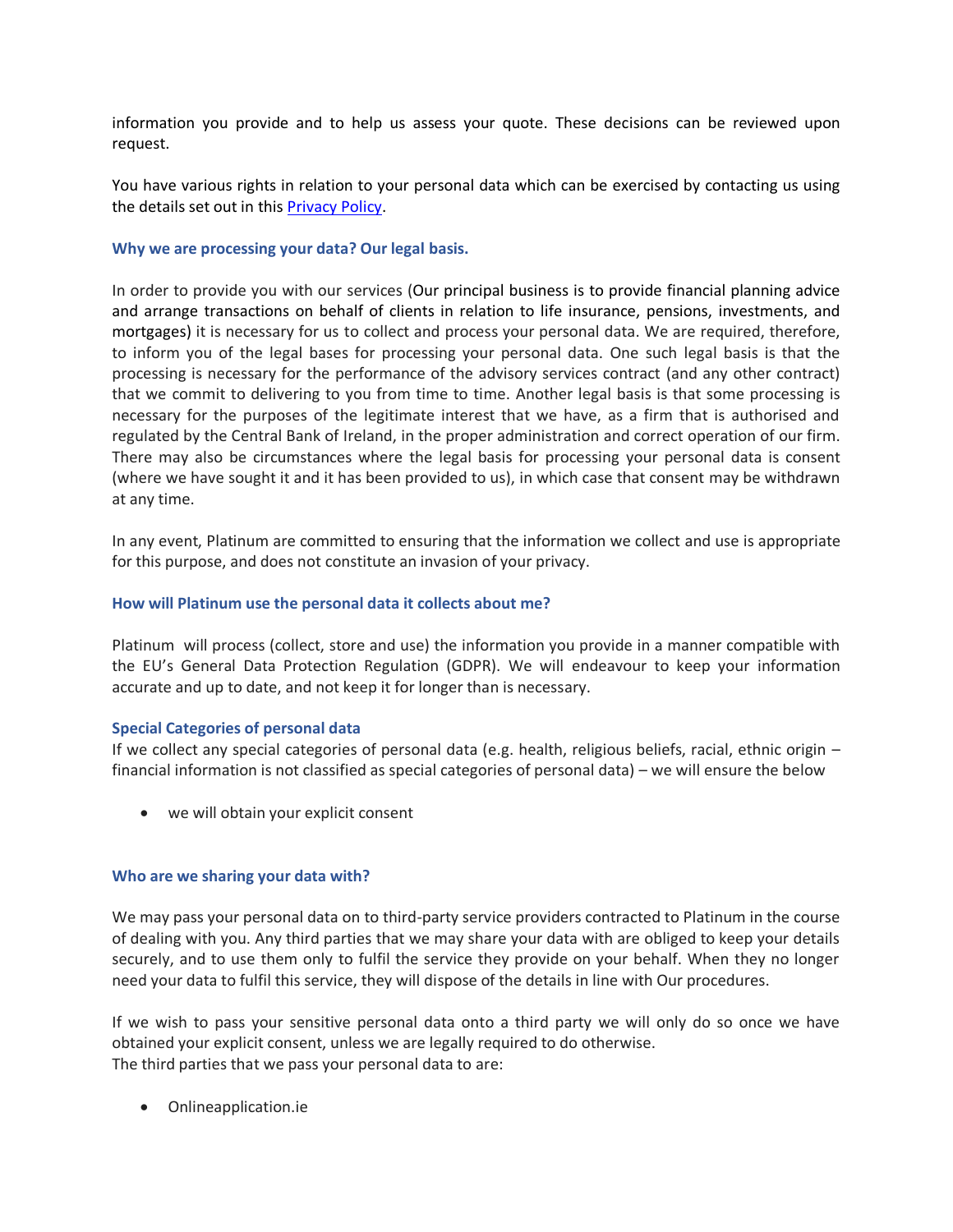- Broker's Ireland
- Mortgage Lenders (for the purpose of obtaining a mortgage)
- Insurance providers (for the purpose of obtaining life insurance, serious illness cover or mortgage protection insurance)

We have issued all our third-party processors with a Data Processor checklist asking them GDPR specific questions

If we transfer personal data to a third party or outside the EU we as the data controller will ensure the recipient (processor or another controller) has provided the appropriate safeguards and on condition that enforceable data subject rights and effective legal remedies for you the data subject are available.

# **Data Subjects Rights:**

Platinum facilitate you, our clients, rights in line with our data protection policy and the subject access request procedure. This is available on request.

# **Your rights as a data subject**

At any point while we are in possession of or processing your personal data, you, the data subject, have the following rights:

- **Right of access** you have the right to request a copy of the information that we hold about you.
- **Right of rectification** you have a right to correct data that we hold about you that is inaccurate or incomplete.
- **Right to be forgotten** in certain circumstances you can ask for the data we hold about you to be erased from our records.
- **Right to restriction of processing** where certain conditions apply to have a right to restrict the processing.
- **Right of portability** you have the right to have the data we hold about you transferred to another organisation.
- **Right to object** you have the right to object to certain types of processing such as direct marketing.
- **Right to object to automated processing, including profiling**
- **Right to judicial review:** in the event that Organisation Name refuses your request under rights of access, we will provide you with a reason as to why.

All of the above requests will be forwarded on should there be a third party involved as we have indicated in the processing of your personal data.

# **Additional information we are providing you with to ensure we are transparent and fair with our processing**

# **Retention of your personal data**

Data will not be held for longer than is necessary for the purpose(s) for which they were obtained. Platinum will process personal data in accordance with our retention schedule. This retention schedule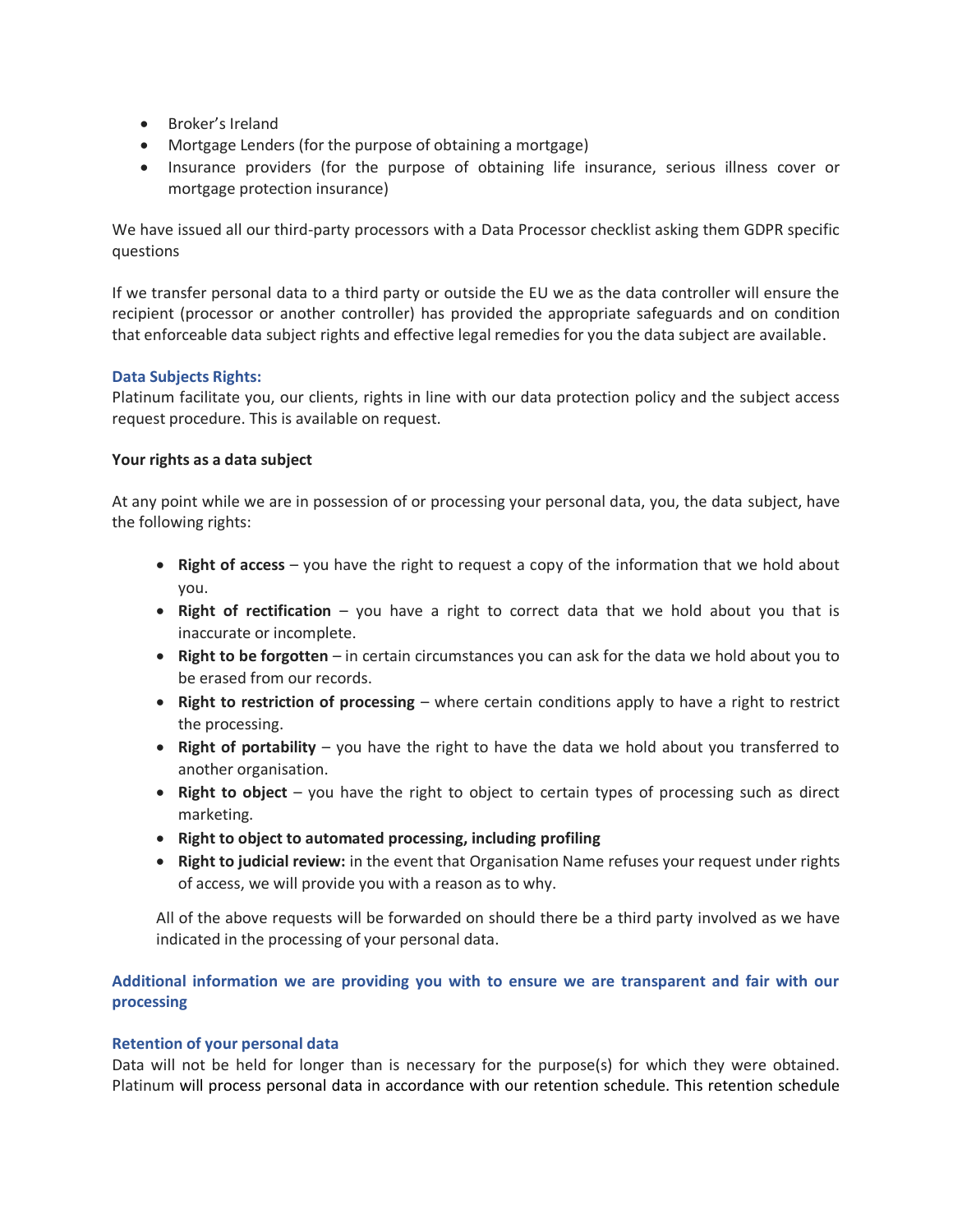has been governed by our regulatory body The Data Protection Commission and our internal governance.

# **Complaints**

In the event that you wish to make a complaint about how your personal data is being processed by Platinum or how your complaint has been handled, you have the right to lodge a complaint with the Platinum's data protection representatives David Devine / GDPR Owner.

You may also lodge a complaint with the Data Protection Commission in Ireland, whose details are:

Data Protection Commission Canal House, Station Road, Portarlington, Co. Laois, R32 AP23 Phone: + 353 57 868 4800 / + 353 761 104 800 Fax: + 353 57 868 4757 Web[: www.dataprotection.ie](http://www.dataprotection.ie/) Email: info@dataprotection.ie

# **Failure to provide further information**

If we are collecting your data for a contract x and you cannot provide this data the consequences of this could mean the contract cannot be completed or details are incorrect.

#### **Profiling – automatic decision making**

Platinum carries out Profiling – automatic decision making in the course of doing business with You.

The main categories of profiling We use are:

- a) Risk profiling.
- b) Profiling for marketing purposes.
- c) Establishing affordability and providing quotations for financial services and mortgage product
- a) Risk Profiling

To establish a customer's attitude to investment risk (relates to pensions and investments) advisors have automated calculators which calculate the customers attitude to various levels of risk having answered a series of questions.

b) Profiling for marketing purposes.

When we seek to contact you about other services, as outlined above we run automated queries on our computerised data base to establish the suitability of proposed products or services to your needs.

c) Establishing affordability and providing quotations for financial services products.